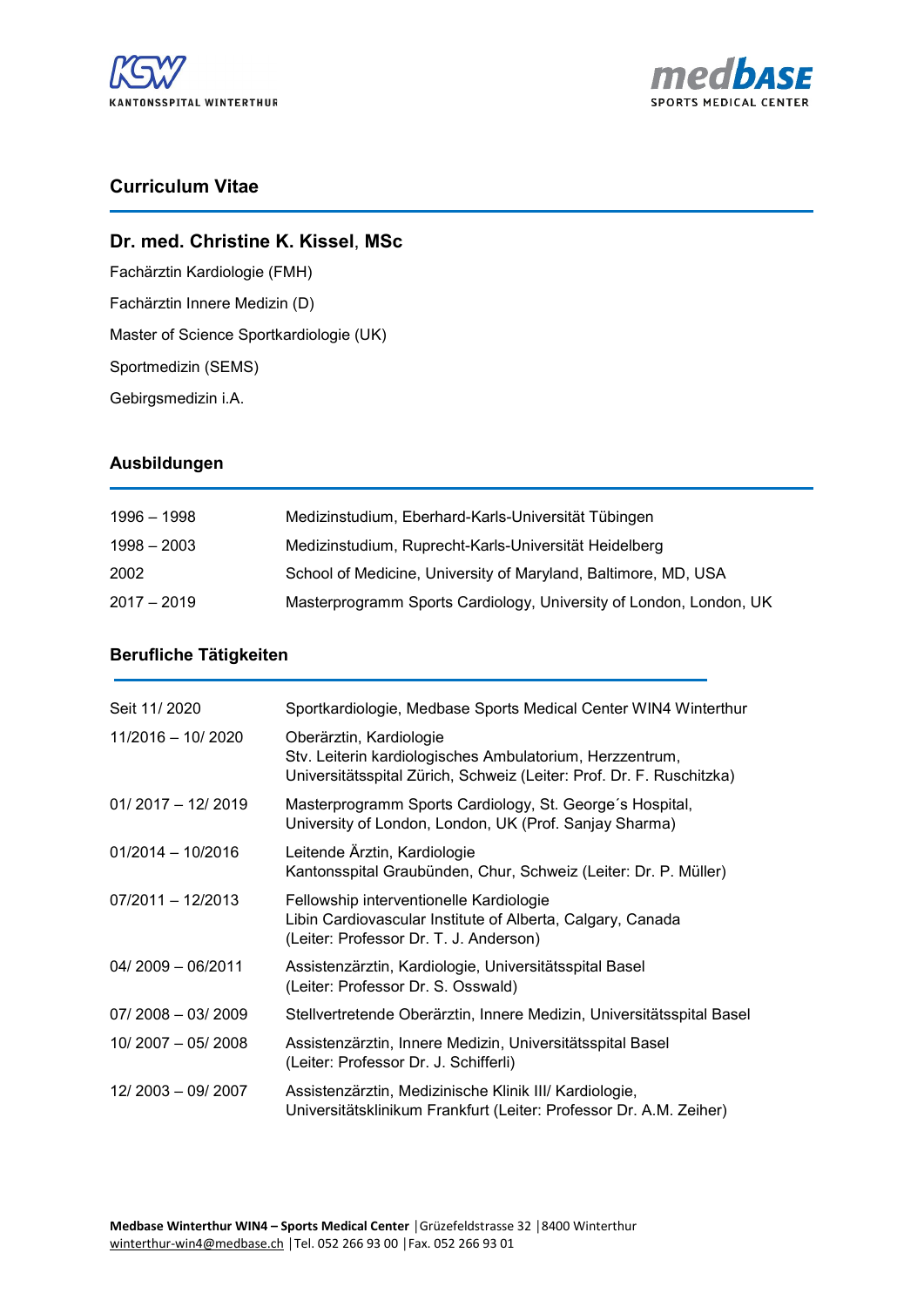



#### **Mitgliedschaften**

| <b>Funktionen</b>                                                                       |
|-----------------------------------------------------------------------------------------|
| Arbeitsgemeinschaft für Interventionelle Kardiologie, DGK                               |
| Arbeitsgemeinschaft für Sportkardiologie, DGK                                           |
| European Association of Preventive Cardiology (EAPC)                                    |
| Deutsche Gesellschaft für Kardiologie (DGK)                                             |
| Schweizerische Gesellschaft für Kardiologie (SGK)                                       |
| Schweizerische Gesellschaft für Sportmedizin (SEMS)                                     |
| Arbeitsgruppe «Sudden Cardiac Death» der Schweizerischen Gesellschaft für Rechtsmedizin |

| Seit 2019 | Dozentin CAS Studiengang "Sex- and Gender- Specific Medicine", UZH |
|-----------|--------------------------------------------------------------------|
| Seit 2018 | Clubärztin Junioren Belvoir Ruderclub, Zürich                      |
| Seit 2017 | Teamärztin Swiss Ski (Worldcup Ski alpin Damenmannschaft)          |

## **Zusatzqualifikationen/Spezialgebiete**

Koronare mikrovaskuläre Dysfunktion Women's Health Prävention plötzlicher Herztod Zusatzqualifikation Interventionelle Kardiologie (DGK) Fachkunde für Strahlenschutz (Herz, Lunge/ Interventionen; LAEKH) Zusatzqualifikation Interventional Cardiology (University of Calgary)

## **Sprachen**

Deutsch, Englisch, Französisch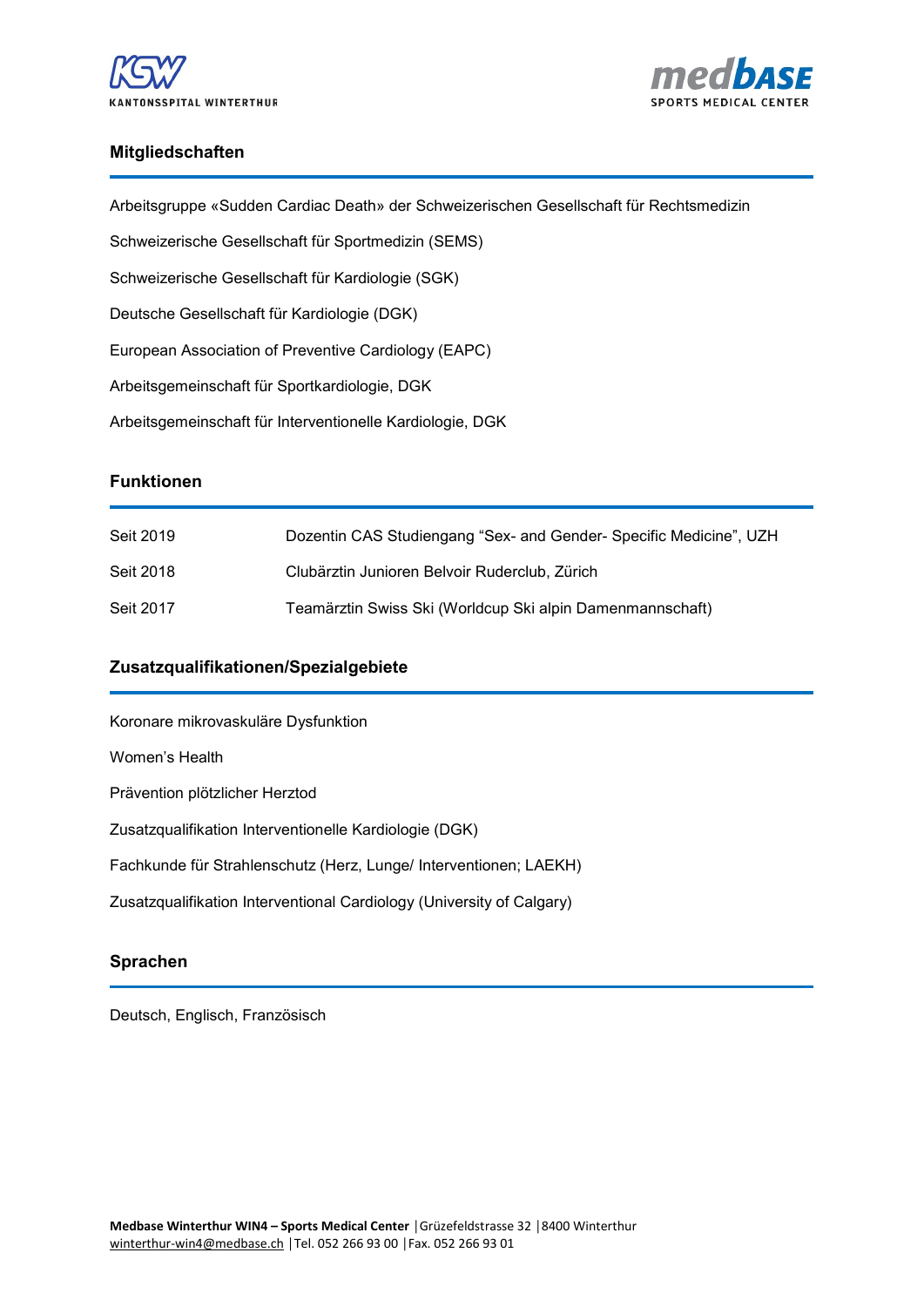



## **Publikationen**

- 1. Niederseer, D., V.A. Rossi, C. Kissel, J. Scherr, S. Caselli, F.C. Tanner, P. Bohm, and C. Schmied "Role of echocardiography in screening and evaluation of athletes". Heart, 2020: p. heartjnl-2020-317996.
- 2. Schmied, C., P. Noack, H. Betschart, J. Carrard, G. Clénin, B. Gojanovic, C. Kissel, D. Niederseer, K. Warnke, and M. Wilhelm, "Flowcharts: SARS-CoV-2 - Return to training and competition (by swiss olympic)". 2020.
- 3. Kissel, CK and Anderson, TJ "Understanding Coronary Microvascular Disease- new insights for a confusing and under-diagnosed entity."Can J Cardiol. 2020;36(8):1199-1202. doi:10.1016/j.cjca.2020.01.018
- 4. Neumeier, L.M., M. Loidl, B. Reich, M.D. Fernandez La Puente de Battre, C.K. Kissel, C. Templin, C. Schmied, J. Niebauer, and D. Niederseer "Effects of active commuting on healthrelated quality of life and sickness related absence." Scand J Med Sci Sports, 2020.
- 5. Patriki, D., N. Baltensperger, J. Berg, L.T. Cooper, C.K. Kissel, J. Kottwitz, M. Lovrinovic, R. Manka, F. Scherff, C. Schmied, F.C. Tanner, T.F. Luescher, and B. Heidecker "A Prospective Pilot Study to Identify a Myocarditis Cohort who may Safely Resume Sports Activities 3 Months after Diagnosis." J Cardiovasc Transl Res, 2020.
- 6. Kottwitz, J., K.A. Bruno, J. Berg, G.R. Salomon, D. Fairweather, M. Elhassan, N. Baltensperger, C.K. Kissel, M. Lovrinovic, A. Baltensweiler, C. Schmied, C. Templin, J.A.C. Lima, U. Landmesser, T.F. Lüscher, R. Manka, and B. Heidecker, Myoglobin for Detection of High-Risk Patients with Acute Myocarditis. Journal of Cardiovascular Translational Research, 2020.
- 7. Kissel CK, Gabus, V, Baggish, AL "The effects of long-term vigorous endurance exercise on the coronary arteries." Swiss Sports & Exercise Medicine 2019;67(2):43-49.
- 8. Kissel CK, Niederseer, D, Bohm P, Schmied CM. "Recommendations for cardiovascular evaluation in athletes – a viewpoint." Swiss Sports & Exercise Medicine, 2019;67(2):6-11.
- 9. Berg, J., M. Lovrinovic, N. Baltensperger, C.K. Kissel, J. Kottwitz, R. Manka, D. Patriki, F. Scherff, C. Schmied, U. Landmesser, T.F. Luscher, and B. Heidecker "Non-steroidal antiinflammatory drug use in acute myopericarditis: 12-month clinical follow-up". Open Heart 2019;6(1):e000990.
- 10. Kissel CK, Nikoletou D. "Cardiac Rehabilitation and Exercise Prescription in Symptomatic Patients with Non-Obstructive Coronary Artery Disease-a Systematic Review" Curr Treat Options Cardiovasc Med 2018;20(9):78.
- 11. Kissel CK, Chen G, Southern DA, Galbraith PD, Anderson TJ. "Impact of clinical presentation and presence of coronary sclerosis on long-term outcome of patients with non-obstructive coronary artery disease." BMC Cardiovasc Disord 2018;18(1):173.